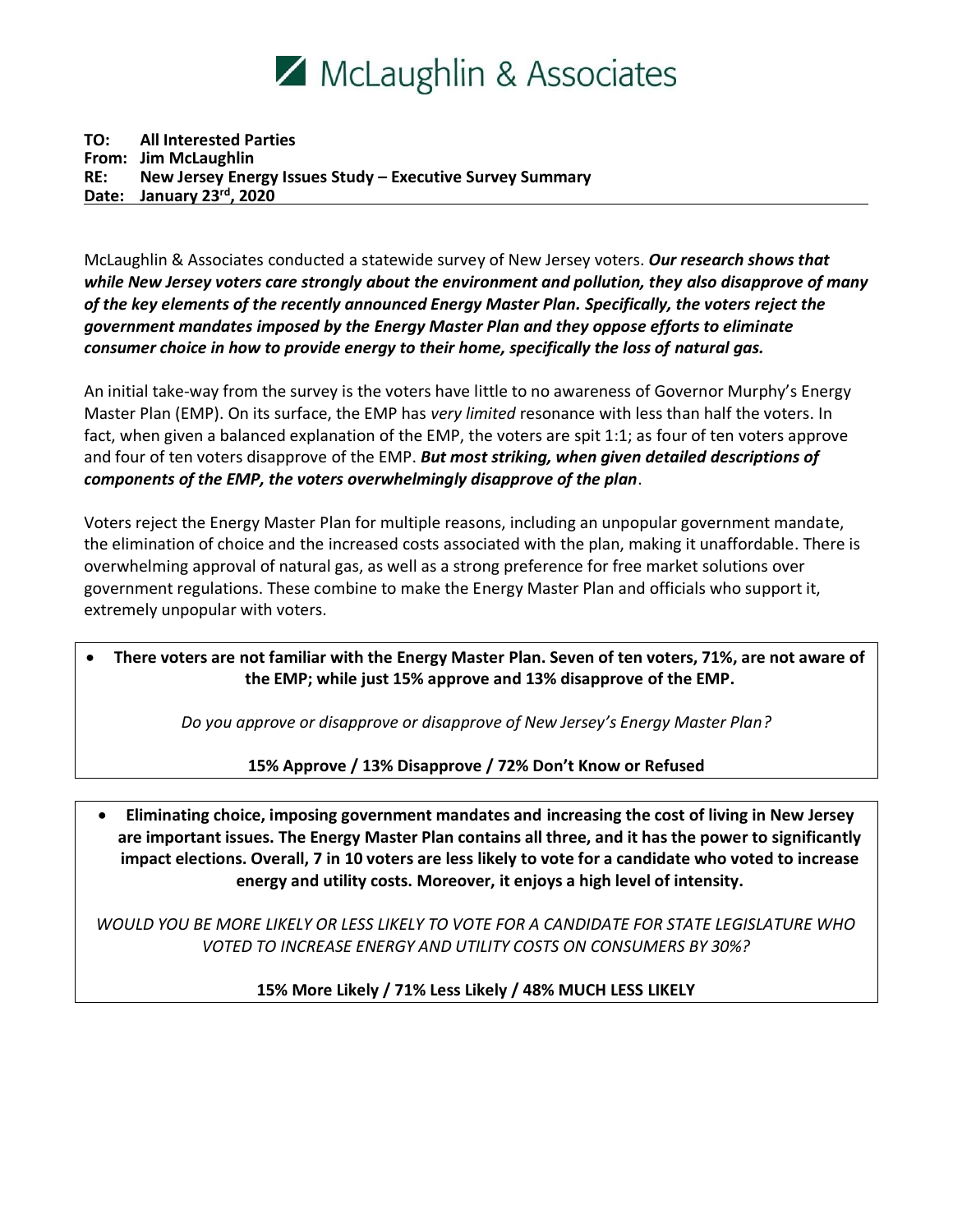

• **When given a balanced description of the EMP, support and opposition increase in equal measure. Clearly the voters see value in creating an EMP, but unfortunately this EMP contains elements that the voters strongly oppose.**

*THE STATE OF NEW JERSEY HAS RELEASED WHAT IS CALLED THE "ENERGY MASTER PLAN". THIS ENERGY MASTER PLAN SIGNIFICANTLY REGULATES ENERGY USAGE OVER THE NEXT 50 YEARS AND IS DESIGNED TO REDUCE CARBON EMISSIONS, REDUCE POLLUTION, AND IMPROVE AIR QUALITY AND WATER QUALITY IN NEW JERSEY. THIS ENERGY MASTER PLAN REQUIRES BUSINESSES AND RESIDENTS TO CUT EMISSIONS, CONVERT THEIR PROPERTIES FROM NATURAL GAS TO ELECTRIC POWER AND REQUIRES TRANSPORTATION SERVICES TO 100% CONVERT FROM GAS AND FUEL TO ELECTRICITY. KNOWING THIS, DO YOU APPROVE OR DISAPPROVE OF NEW JERSEY'S PROPOSED ENERGY MASTER PLAN.*

**48% Approve / 46% Disapprove** 

• **Opposition to the EMP is rooted in the government mandates imposed by the proposed EMP. The majority of voters, 54%, say they would prefer to "allow the free market economy" to achieve the same goals that the EMP hopes to achieve through mandates.** 

*BETWEEN THE FOLLOWING TWO CHOICES, WHICH IS THE BEST LONG-RANGE ENERGY MANAGEMENT PLAN FOR THE STATE OF NEW JERSEY?*

*1. THE STATE SHOULD REGULATE THE ENERGY, GAS AND ELECTRICITY INDUSTRIES AND FORCE THEM TO CUT EMISSIONS, BAN THE CONSTRUCTION OF NEW HOMES AND BUILDINGS THAT RELY ON NATURAL GAS, AND FULLY TRANSITION TO RENEWABLE SOURCES OF ELECTRICITY IN THE NEXT 50 YEARS, OR,*

*2. NEW JERSEY SHOULD ALLOW THE FREE MARKET ECONOMY TO GRADUALLY PHASE OUT NON-RENEWABLE ENERGIES AS TECHNOLOGY IMPROVES AND COSTS FOR RENEWABLE ENERGIES BECOME MORE AFFORDABLE.*

**38% The State Should Regulate / 54% Free Market Economy / 7% Don't Know or Refused**

• **Further evidence that New Jersey voters prefer less regulation and more free market capitalism is the fact that three-quarters of the voters, 74%, agree that the state should "allow residents to choose how they want to power their homes…".** 

*THE STATE OF NEW JERSEY SHOULD ALLOW RESIDENTS TO CHOOSE HOW THEY WANT TO POWER THEIR HOMES, NOT FORCE A GOVERNMENT MANDATE ON ITS RESIDENTS.*

**74% Agree / 21% Disagree**